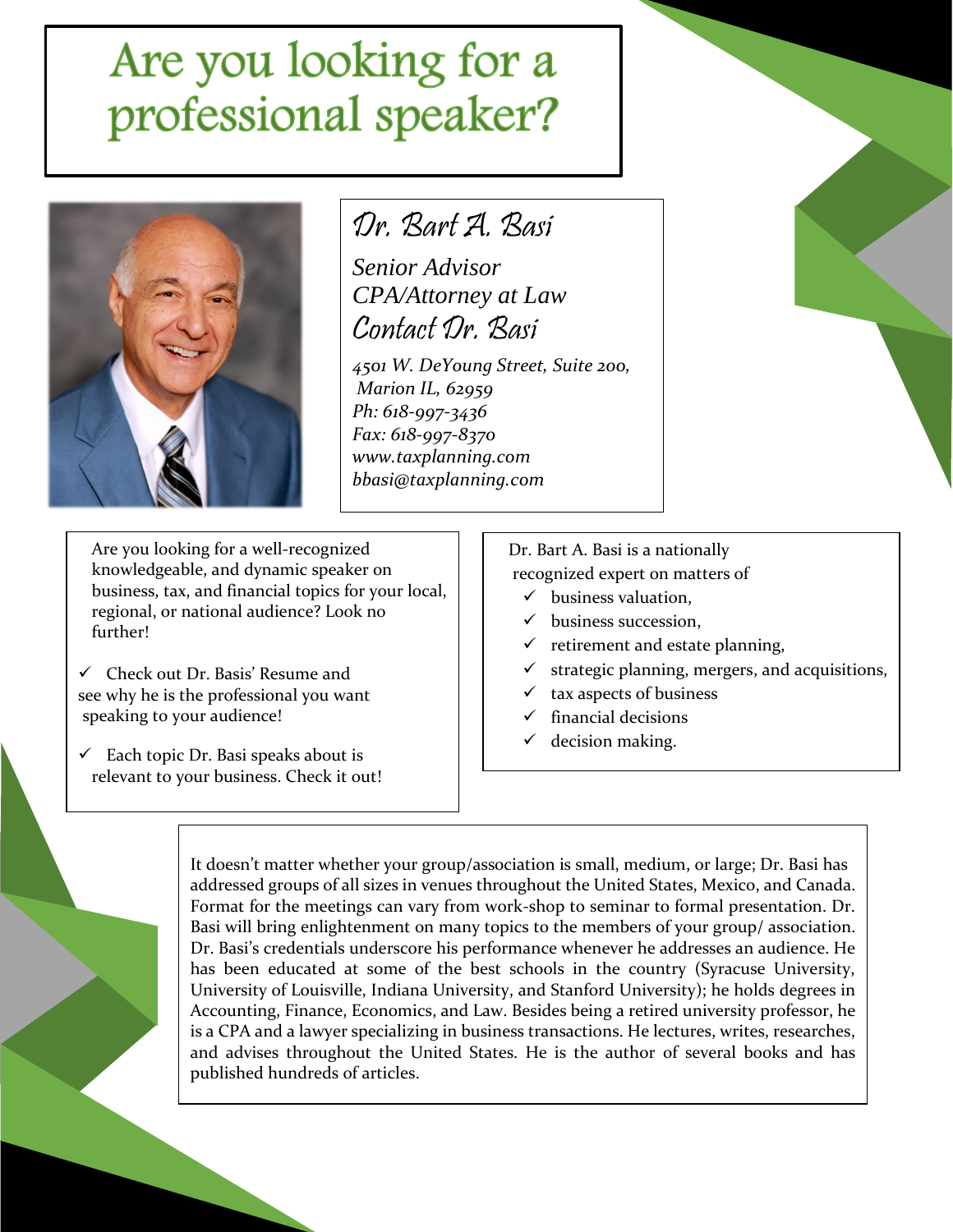

Take a look at what others have to say!

## *Testimonials*

*"…it's clear that your appearances had an impact on our group. I heard only positive things about your session on business valuation. And the fact that you spent time on an individual basis with so many members in the exhibit hall…was phenomenal!'…." Thanks again for your valuable contribution to the success of our …convention."*

*"(Dr. Basi's) knowledge is unparalleled and his presentation style is dynamic, interactive, and entertaining. You certainly get your money's worth with Bart."* 

*"Our members flock to his programs because they know they will get a "meaty" pro-gram full of take-home and 'put into immediate use" tips. I think the real success of a speaker is shown by the number of folks that stay after a presentation to pick his brain and in this case, Bart is like the Pied Piper- they can't get enough of him."*

*"Once again you were a hit! You are becoming a welcomed permanent fixture at Expo" "SUPER SUPER DUPER!!!! Thanks so much for delivering two highly charged seminars to an attentive audience at the …convention in New Orleans. You really dazzled them! …. all I heard from everyone was how terrific you are and what a polished presentation you deliver. In addition to presenting your material in a way which is easy to understand and can "sink in" peoples mind(s), you have a great wit which delighted the audience!"*

*"Our Spring Conference offered one of the finest educational programs it has been our pleasure to present and you were the star performer. Your presentation at the opening session was well received and set the serious tone and mood for two days of productive workshops. We're very grateful to you for your outstanding work."* 

*We have never had such outstanding comments on a convention speaker! Not only did you make your subject matter interesting, but you have a wonderful sense of delivery that really gets through to your audience. We are still receiving phone calls and messages from attendees who say your program was simply the best ever!"* 

*"…and when taxes once again became the subject of almost every newscast, you were the person we thought of immediately."* 

*"Comments made to us included: 'this was worth the entire expenses of the trip' and 'he really knows what he's talking about.'"*